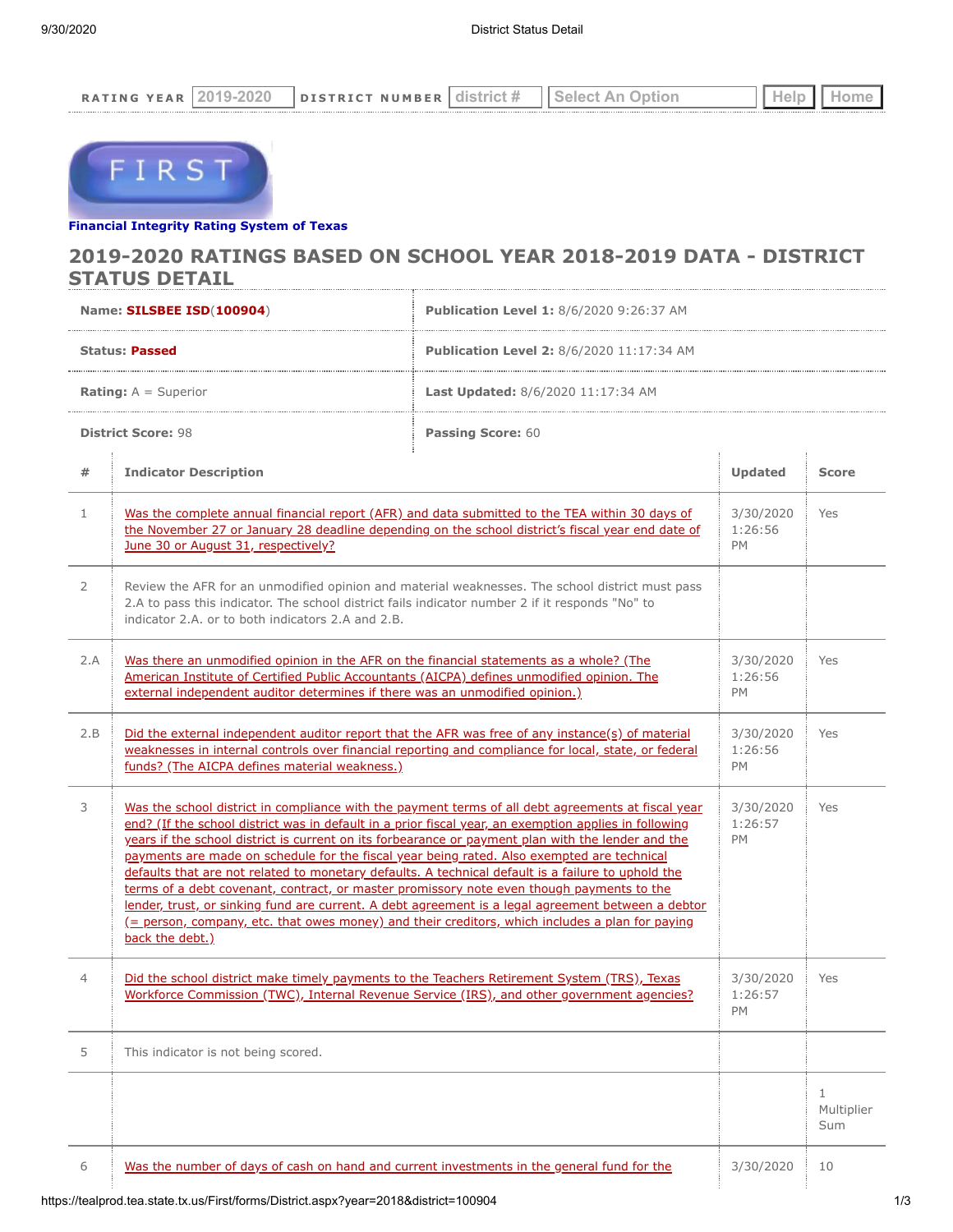## 9/30/2020 District Status Detail

|    | school district sufficient to cover operating expenditures (excluding facilities acquisition and<br>construction)? (See ranges below.)                                                                                                                                                           | 1:26:58<br>PM                     |                                   |
|----|--------------------------------------------------------------------------------------------------------------------------------------------------------------------------------------------------------------------------------------------------------------------------------------------------|-----------------------------------|-----------------------------------|
| 7  | Was the measure of current assets to current liabilities ratio for the school district sufficient to<br>cover short-term debt? (See ranges below.)                                                                                                                                               | 3/30/2020<br>1:26:58<br><b>PM</b> | 10                                |
| 8  | Was the ratio of long-term liabilities to total assets for the school district sufficient to support<br>long-term solvency? If the school district's increase of students in membership over 5 years was 7<br>percent or more, then the school district passes this indicator. See ranges below. | 3/30/2020<br>1:26:58<br>PM        | 8                                 |
| 9  | Did the school district's general fund revenues equal or exceed expenditures (excluding facilities<br>acquisition and construction)? If not, was the school district's number of days of cash on hand<br>greater than or equal to 60 days?                                                       | 3/30/2020<br>1:26:59<br>PM        | 10                                |
| 10 | Was the debt service coverage ratio sufficient to meet the required debt service? (See ranges<br>below.)                                                                                                                                                                                         | 3/30/2020<br>1:27:00<br>PM        | 10                                |
| 11 | Was the school district's administrative cost ratio equal to or less than the threshold ratio? (See<br>ranges below.)                                                                                                                                                                            | 3/30/2020<br>1:27:01<br><b>PM</b> | 10                                |
| 12 | Did the school district not have a 15 percent decline in the students to staff ratio over 3 years<br>(total enrollment to total staff)? (If the student enrollment did not decrease, the school district will<br>automatically pass this indicator.)                                             | 3/30/2020<br>1:27:01<br>PM        | 10                                |
| 13 | Did the comparison of Public Education Information Management System (PEIMS) data to like<br>information in the school district's AFR result in a total variance of less than 3 percent of all<br>expenditures by function?                                                                      | 3/30/2020<br>1:27:03<br><b>PM</b> | 10                                |
| 14 | Did the external independent auditor indicate the AFR was free of any instance(s) of material<br>noncompliance for grants, contracts, and laws related to local, state, or federal funds? (The AICPA<br>defines material noncompliance.)                                                         | 3/30/2020<br>1:27:03<br>PM        | 10                                |
| 15 | Did the school district not receive an adjusted repayment schedule for more than one fiscal year<br>for an over allocation of Foundation School Program (FSP) funds as a result of a financial<br>hardship?                                                                                      | 3/30/2020<br>1:27:03<br>PM        | 10                                |
|    |                                                                                                                                                                                                                                                                                                  |                                   | 98<br>Weighted<br>Sum             |
|    |                                                                                                                                                                                                                                                                                                  |                                   | $\mathbf{1}$<br>Multiplier<br>Sum |
|    |                                                                                                                                                                                                                                                                                                  |                                   | 98 Score                          |

## **DETERMINATION OF RATING**

| А. | Did the district answer 'No' to Indicators 1, 3, 4, or 2.A? If so, the school district's rating is F for Substandard Achievement<br>regardless of points earned. |            |  |  |
|----|------------------------------------------------------------------------------------------------------------------------------------------------------------------|------------|--|--|
| В. | Determine the rating by the applicable number of points. (Indicators 6-15)                                                                                       |            |  |  |
|    | $A = Superior$                                                                                                                                                   | $90 - 100$ |  |  |
|    | $B =$ Above Standard                                                                                                                                             | 80-89      |  |  |
|    | $C = Meets$ Standard                                                                                                                                             | 60-79      |  |  |

https://tealprod.tea.state.tx.us/First/forms/District.aspx?year=2018&district=100904 2/3

÷÷,